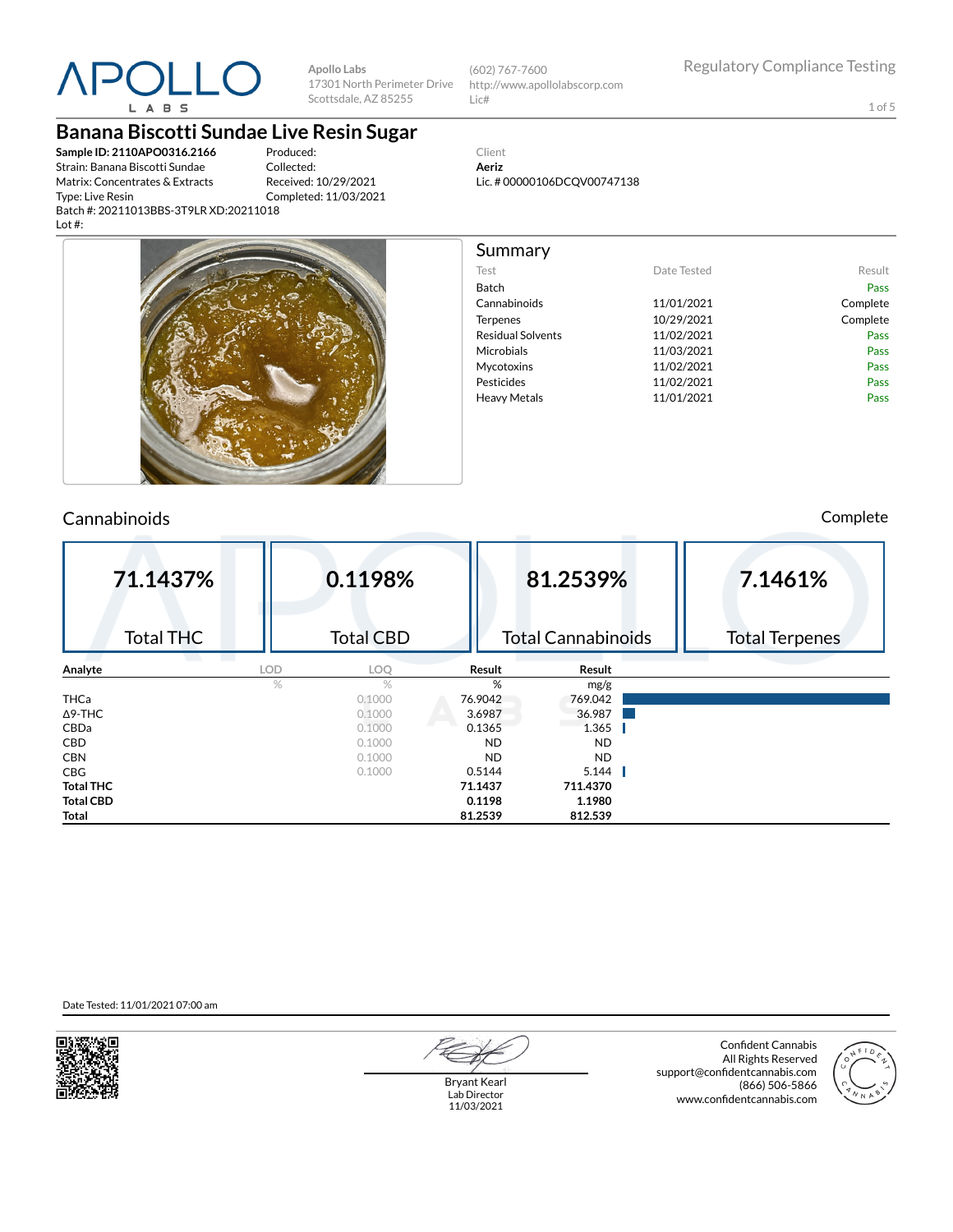

**Apollo Labs** 17301 North Perimeter Drive Scottsdale, AZ 85255

(602) 767-7600 http://www.apollolabscorp.com Lic#

2 of 5

## **Banana Biscotti Sundae Live Resin Sugar**

**Sample ID: 2110APO0316.2166** Strain: Banana Biscotti Sundae Matrix: Concentrates & Extracts Type: Live Resin Batch #: 20211013BBS-3T9LR XD:20211018 Lot #:

Produced: Collected: Received: 10/29/2021 Completed: 11/03/2021

Client **Aeriz** Lic. # 00000106DCQV00747138

## Pesticides **Passage of the Contract of Contract Contract of Contract Contract Contract Contract Contract Contract Contract Contract Contract Contract Contract Contract Contract Contract Contract Contract Contract Contract**

| Analyte             | LOO        | Limit      | <b>Units</b> | Status | Analyte                | LOO        | Limit      | Units     | <b>Status</b> |
|---------------------|------------|------------|--------------|--------|------------------------|------------|------------|-----------|---------------|
|                     | <b>PPM</b> | <b>PPM</b> | PPM          |        |                        | <b>PPM</b> | <b>PPM</b> | PPM       |               |
| Abamectin           | 0.2500     | 0.5000     | <b>ND</b>    | Pass   | Hexythiazox            | 0.5000     | 1.0000     | <b>ND</b> | Pass          |
| Acephate            | 0.2000     | 0.4000     | <b>ND</b>    | Pass   | Imazalil               | 0.1000     | 0.2000     | <b>ND</b> | Pass          |
| Acequinocyl         | 1.0000     | 2.0000     | <b>ND</b>    | Pass   | Imidacloprid           | 0.2000     | 0.4000     | <b>ND</b> | Pass          |
| Acetamiprid         | 0.1000     | 0.2000     | <b>ND</b>    | Pass   | <b>Kresoxim Methyl</b> | 0.2000     | 0.4000     | <b>ND</b> | Pass          |
| Aldicarb            | 0.2000     | 0.4000     | <b>ND</b>    | Pass   | Malathion              | 0.1000     | 0.2000     | <b>ND</b> | Pass          |
| Azoxystrobin        | 0.1000     | 0.2000     | <b>ND</b>    | Pass   | Metalaxyl              | 0.1000     | 0.2000     | <b>ND</b> | Pass          |
| <b>Bifenazate</b>   | 0.1000     | 0.2000     | <b>ND</b>    | Pass   | Methiocarb             | 0.1000     | 0.2000     | <b>ND</b> | Pass          |
| <b>Bifenthrin</b>   | 0.1000     | 0.2000     | <b>ND</b>    | Pass   | Methomvl               | 0.2000     | 0.4000     | <b>ND</b> | Pass          |
| <b>Boscalid</b>     | 0.2000     | 0.4000     | <b>ND</b>    | Pass   | Myclobutanil           | 0.1000     | 0.2000     | <b>ND</b> | Pass          |
| Carbaryl            | 0.1000     | 0.2000     | <b>ND</b>    | Pass   | Naled                  | 0.2500     | 0.5000     | <b>ND</b> | Pass          |
| Carbofuran          | 0.1000     | 0.2000     | <b>ND</b>    | Pass   | Oxamyl                 | 0.5000     | 1.0000     | <b>ND</b> | Pass          |
| Chlorantraniliprole | 0.1000     | 0.2000     | <b>ND</b>    | Pass   | Paclobutrazol          | 0.2000     | 0.4000     | <b>ND</b> | Pass          |
| Chlorfenapyr        | 0.5000     | 1.0000     | <b>ND</b>    | Pass   | Permethrins            | 0.1000     | 0.2000     | <b>ND</b> | Pass          |
| Chlorpyrifos        | 0.1000     | 0.2000     | <b>ND</b>    | Pass   | Phosmet                | 0.1000     | 0.2000     | <b>ND</b> | Pass          |
| Clofentezine        | 0.1000     | 0.2000     | <b>ND</b>    | Pass   | Piperonyl Butoxide     | 1.0000     | 2.0000     | <b>ND</b> | Pass          |
| Cyfluthrin          | 0.5000     | 1.0000     | <b>ND</b>    | Pass   | Prallethrin            | 0.1000     | 0.2000     | <b>ND</b> | Pass          |
| Cypermethrin        | 0.5000     | 1.0000     | <b>ND</b>    | Pass   | Propiconazole          | 0.2000     | 0.4000     | <b>ND</b> | Pass          |
| Daminozide          | 0.5000     | 1.0000     | <b>ND</b>    | Pass   | Propoxur               | 0.1000     | 0.2000     | <b>ND</b> | Pass          |
| Diazinon            | 0.1000     | 0.2000     | <b>ND</b>    | Pass   | Pyrethrins             | 0.5000     | 1.0000     | <b>ND</b> | Pass          |
| <b>Dichlorvos</b>   | 0.0500     | 0.1000     | <b>ND</b>    | Pass   | Pyridaben              | 0.1000     | 0.2000     | <b>ND</b> | Pass          |
| Dimethoate          | 0.1000     | 0.2000     | <b>ND</b>    | Pass   | Spinosad               | 0.1000     | 0.2000     | <b>ND</b> | Pass          |
| Ethoprophos         | 0.1000     | 0.2000     | <b>ND</b>    | Pass   | Spiromesifen           | 0.1000     | 0.2000     | <b>ND</b> | Pass          |
| Etofenprox          | 0.2000     | 0.4000     | <b>ND</b>    | Pass   | Spirotetramat          | 0.1000     | 0.2000     | <b>ND</b> | Pass          |
| Etoxazole           | 0.1000     | 0.2000     | <b>ND</b>    | Pass   | Spiroxamine            | 0.2000     | 0.4000     | <b>ND</b> | Pass          |
| Fenoxycarb          | 0.1000     | 0.2000     | <b>ND</b>    | Pass   | Tebuconazole           | 0.2000     | 0.4000     | <b>ND</b> | Pass          |
| Fenpyroximate       | 0.2000     | 0.4000     | <b>ND</b>    | Pass   | Thiacloprid            | 0.1000     | 0.2000     | <b>ND</b> | Pass          |
| Fipronil            | 0.2000     | 0.4000     | <b>ND</b>    | Pass   | Thiamethoxam           | 0.1000     | 0.2000     | <b>ND</b> | Pass          |
| Flonicamid          | 0.5000     | 1.0000     | <b>ND</b>    | Pass   | Trifloxystrobin        | 0.1000     | 0.2000     | <b>ND</b> | Pass          |
| Fludioxonil         | 0.2000     | 0.4000     | <b>ND</b>    | Pass   |                        |            |            |           |               |

### **Herbicides**

| Analyte       | ∽                                   | Limit                     | Units      | Status |
|---------------|-------------------------------------|---------------------------|------------|--------|
|               | <b>DDI</b><br>$\Gamma$   v $\prime$ | <b>DD</b><br>ΠΥ           | <b>PPM</b> |        |
| Pendimethalin | $\bigcap$<br>U.UJUU                 | 10 <sub>0</sub><br>u.luul | <b>ND</b>  | Pass   |

Date Tested: 11/02/2021 07:00 am



Bryant Kearl Lab Director 11/03/2021

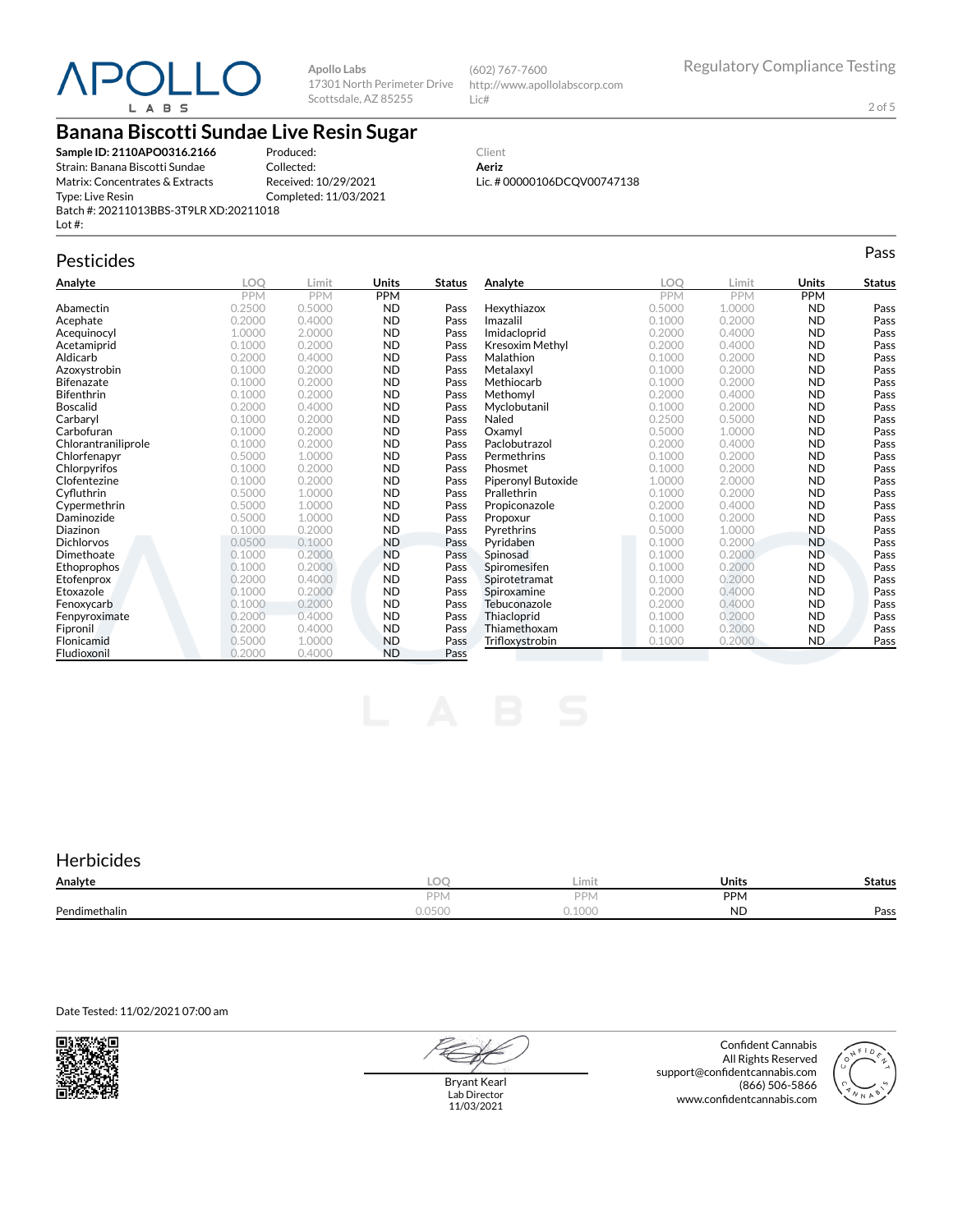

**Apollo Labs** Scottsdale, AZ 85255

17301 North Perimeter Drive http://www.apollolabscorp.com (602) 767-7600 Lic#

3 of 5

# **Banana Biscotti Sundae Live Resin Sugar**

| Sample ID: 2110APO0316.2166                         | Pro |
|-----------------------------------------------------|-----|
| Strain: Banana Biscotti Sundae                      | Col |
| Matrix: Concentrates & Extracts                     | Rec |
| Type: Live Resin                                    | Cor |
| Batch #: 20211013BBS-3T9LR XD:20211018<br>Lot $#$ : |     |

duced: lected: Received: 10/29/2021 mpleted: 11/03/2021

#### Client **Aeriz** Lic. # 00000106DCQV00747138

### Microbials Pass

| Analyte                       | Limit              | Result             | <b>Status</b> |
|-------------------------------|--------------------|--------------------|---------------|
|                               | CFU/g              | CFU/g              |               |
| Aspergillus flavus            | Not Detected in 1g | Not Detected in 1g | Pass          |
| Aspergillus fumigatus         | Not Detected in 1g | Not Detected in 1g | Pass          |
| Aspergillus niger             | Not Detected in 1g | Not Detected in 1g | Pass          |
| Aspergillus terreus           | Not Detected in 1g | Not Detected in 1g | Pass          |
| Shiga toxin-producing E. Coli | Not Detected in 1g | Not Detected in 1g | Pass          |
| Salmonella SPP                | Not Detected in 1g | Not Detected in 1g | Pass          |

#### Date Tested: 11/03/2021 12:00 am

### Mycotoxins **Pass**

| Analyte                 | <b>LOD</b> | <b>LOC</b> | Limit      | <b>Units</b> | <b>Status</b> |
|-------------------------|------------|------------|------------|--------------|---------------|
|                         | µg/kg      | $\mu$ g/kg | $\mu$ g/kg | µg/kg        |               |
| <b>B1</b>               |            | 10         | 20         | <b>ND</b>    | Pass          |
| B <sub>2</sub>          |            | 10         |            | <b>ND</b>    | Pass          |
| G <sub>1</sub>          |            | 10         | 20.        | <b>ND</b>    | Pass          |
| G <sub>2</sub>          |            | 10         | 20         | <b>ND</b>    | Pass          |
| <b>Total Aflatoxins</b> |            | 10         | ΖU         | <b>ND</b>    | Pass          |
| Ochratoxin A            |            | 10         | 20         | <b>ND</b>    | Pass          |

#### Date Tested: 11/02/2021 07:00 am

| <b>Heavy Metals</b> |           |            |           |              | Pass          |
|---------------------|-----------|------------|-----------|--------------|---------------|
| Analyte             | LOD.      | <b>LOO</b> | Limit     | <b>Units</b> | <b>Status</b> |
|                     | $\mu$ g/g | $\mu$ g/g  | $\mu$ g/g | $\mu$ g/g    |               |
| Arsenic             | 0.066     | 0.133      | 0.4       | <b>ND</b>    | Pass          |
| Cadmium             | 0.066     | 0.133      | 0.4       | <b>ND</b>    | Pass          |
| Lead                | 0.166     | 0.333      |           | <b>ND</b>    | Pass          |
| Mercury             | 0.2       | 0.4        | 1.2       | <b>ND</b>    | Pass          |

#### Date Tested: 11/01/2021 12:00 am



Bryant Kearl

Lab Director 11/03/2021

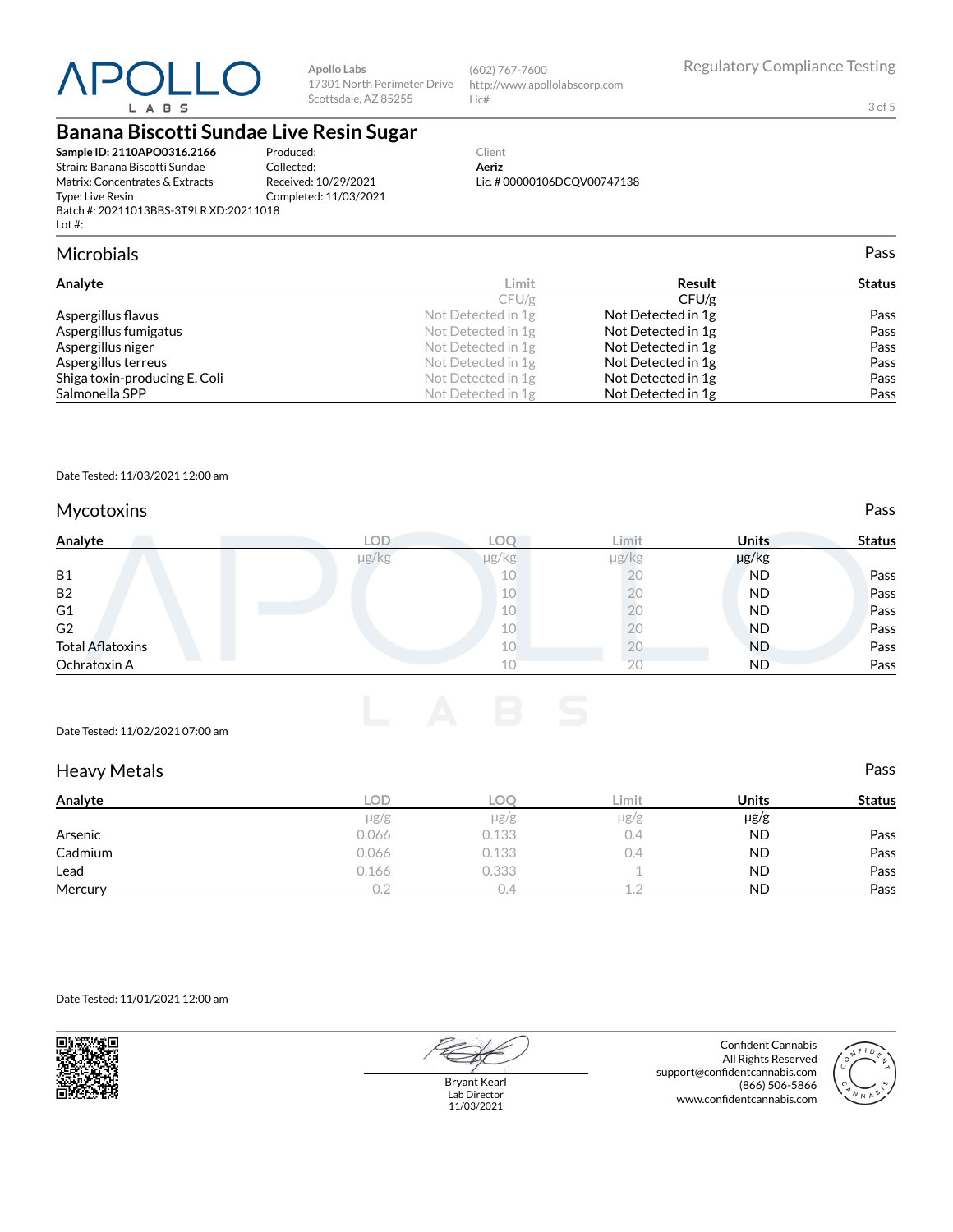

**Apollo Labs** 17301 North Perimeter Drive Scottsdale, AZ 85255

(602) 767-7600 http://www.apollolabscorp.com Lic#

4 of 5

## **Banana Biscotti Sundae Live Resin Sugar**

**Sample ID: 2110APO0316.2166** Strain: Banana Biscotti Sundae Matrix: Concentrates & Extracts Type: Live Resin Batch #: 20211013BBS-3T9LR XD:20211018 Lot #:

Produced: Collected: Received: 10/29/2021 Completed: 11/03/2021

Client **Aeriz** Lic. # 00000106DCQV00747138

### Residual Solvents

| Analyte                 | <b>LOD</b> | <b>LOO</b>     | Limit          | <b>Mass</b> | <b>Status</b> |
|-------------------------|------------|----------------|----------------|-------------|---------------|
|                         | $\mu$ g/g  | $\mu$ g/g      | $\mu$ g/g      | µg/g        | Pass          |
| Acetone                 | 190.5      | 381            | 1000           | ND.         | Pass          |
| Acetonitrile            | 77         | 154            | 410            | ND.         | Pass          |
| Benzene                 | 0.5        | $\overline{A}$ | $\overline{2}$ | <b>ND</b>   | Pass          |
| <b>Butanes</b>          |            | 1914           | 5000           | <b>ND</b>   | Pass          |
| Chloroform              | 12         | 24             | 60             | <b>ND</b>   | Pass          |
| Dichloromethane         | 115.5      | 231            | 600            | ND.         | Pass          |
| Ethanol                 | 955        | 1910           | 5000           | ND.         | Pass          |
| Ethyl-Acetate           | 953.5      | 1907           | 5000           | <b>ND</b>   | Pass          |
| Ethyl-Ether             | 950.5      | 1901           | 5000           | <b>ND</b>   | Pass          |
| n-Heptane               | 946        | 1892           | 5000           | <b>ND</b>   | Pass          |
| Hexanes                 |            | 115            | 290            | <b>ND</b>   | Pass          |
| Isopropanol             | 957.5      | 1915           | 5000           | ND.         | Pass          |
| Isopropyl-Acetate       | 954        | 1908           | 5000           | <b>ND</b>   | Pass          |
| Methanol                | 570.5      | 1141           | 3000           | ND.         | Pass          |
| Pentane                 |            | 1923           | 5000           | ND          | Pass          |
| Propane                 | 953.5      | 1907           | 5000           | ND.         | Pass          |
| <b>Toluene</b>          | 171.5      | 343            | 890            | <b>ND</b>   | Pass          |
| Xylenes + Ethyl Benzene |            | 841            | 2170           | ND.         | Pass          |

Date Tested: 11/02/2021 07:00 am



Bryant Kearl Lab Director 11/03/2021